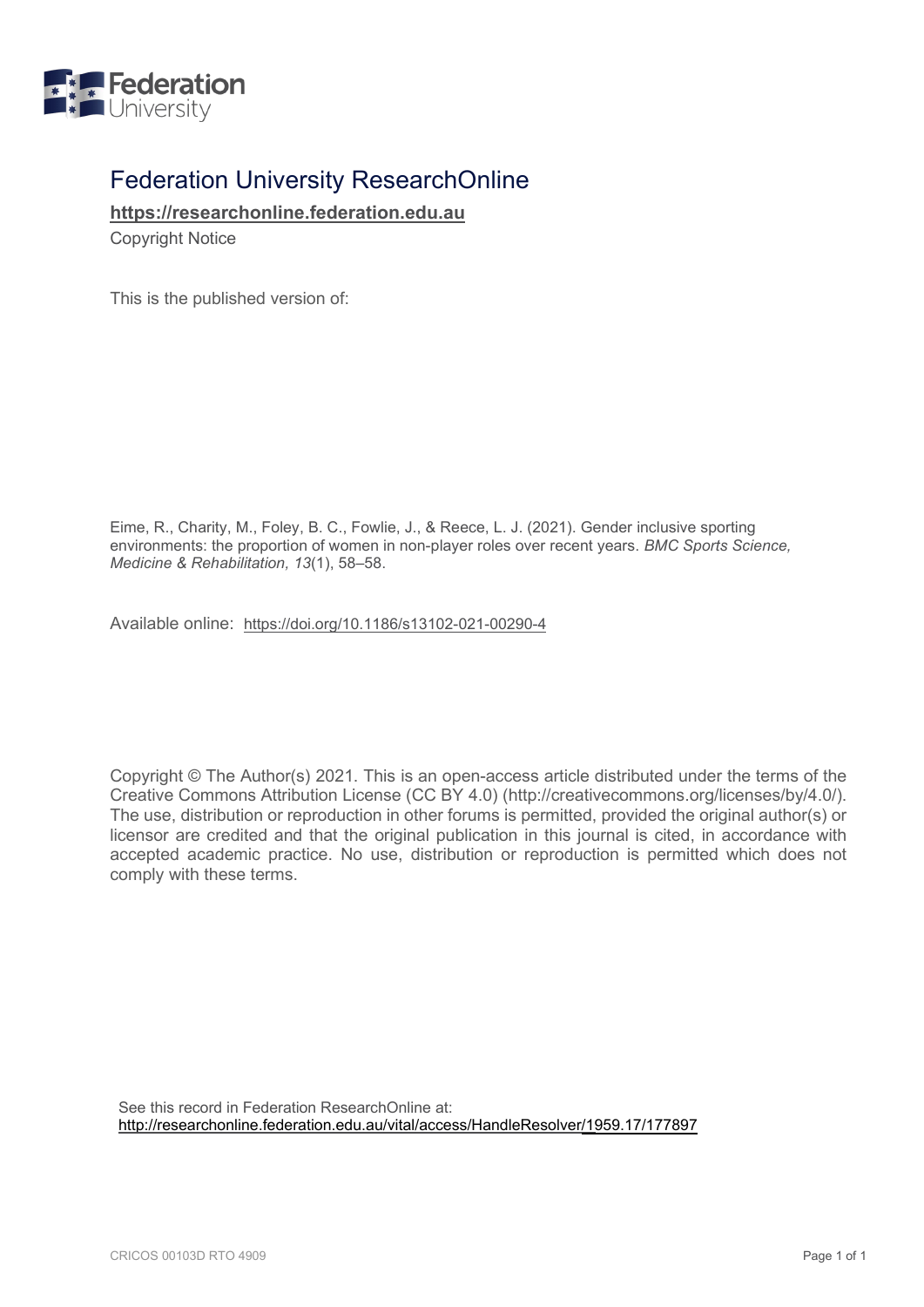## **RESEARCH ARTICLE Example 2014 12:30 The Contract of Contract ACCESS**

# Gender inclusive sporting environments: the proportion of women in non-player roles over recent years

R Eime<sup>1,2\*</sup>, M Charity<sup>1</sup>, B. C Foley<sup>3</sup>, J Fowlie<sup>1</sup> and L. J Reece<sup>3</sup>

## Abstract

Background: Throughout the ecosystem of sport, women have been and continue to be underrepresented at all levels compared to men. The capacity of community-level sport is heavily reliant on the many non-player roles including governance, as well as administration, coaching and officiating. Recently there has been increased attention to improving the gender balance in sport. The aim of this study is to investigate the proportions of women engaged in non-playing roles in sport (2016–2018).

Methods: This study involved secondary analysis of the AusPlay survey, a national population survey, funded by Sport Australia. This study utilised data from people aged 15-years or older about their involvement in non-playing roles in sport, and their demographic data. Survey respondents were asked "During the last 12 months, have you been involved with any sports in a nonplaying role, such as official, coach, referee, administrator, etc?" Analysis of non-player role responses focussed specifically on the top four non-player role categories; coach, official, administrator and manager. Frequency analysis concentrated on the distribution of men and women involvement in a non-player capacity for the three years, with detailed analysis of the most recent year (2018).

Results: In this study of 61,578 Australians there was a higher proportion of men in non-player roles in sport compared to women, across each of the three years (2018: men 55 %, women 46 %). Involvement of women in coaching increased significantly from 38 % to 2016 to 44 % in 2018 ( $p < 0.001$ ). The proportion of women involved in administration roles significantly decreased from a peak of 51 % in 2017 to 46 % in 2018 ( $p < 0.001$ ).

Conclusions: Aligned with strategic policy and investment strategies, there are gradual increased representation of women in non-playing sport, coaching roles. Women are still underrepresented in terms of coaches, officials and administrators, but are more likely to be managers. It is recommended that there is continued mentoring, identification and emphasising of female role models, and further strategies to increase female presence in nonplaying roles. We recommend that future research, in line with appropriate gender and cultural-change theories, investigates and discusses the progress of gender equality throughout playing and non-playing role in sport.

data made available in this article, unless otherwise stated in a credit line to the data.

© The Author(s), 2021 **Open Access** This article is licensed under a Creative Commons Attribution 4.0 International License,

The Creative Commons Public Domain Dedication waiver [\(http://creativecommons.org/publicdomain/zero/1.0/](http://creativecommons.org/publicdomain/zero/1.0/)) applies to the

Keywords: Community sport, Volunteer, Gender, Coaches, Administrators

<sup>2</sup>Institute for Health and Sport, Victoria University, Footscray, Australia Full list of author information is available at the end of the article





updates



<sup>\*</sup> Correspondence: [r.eime@federation.edu.au](mailto:r.eime@federation.edu.au)<br><sup>1</sup>School of Science, Psychology and Sport, Federation University, Ballarat, Australia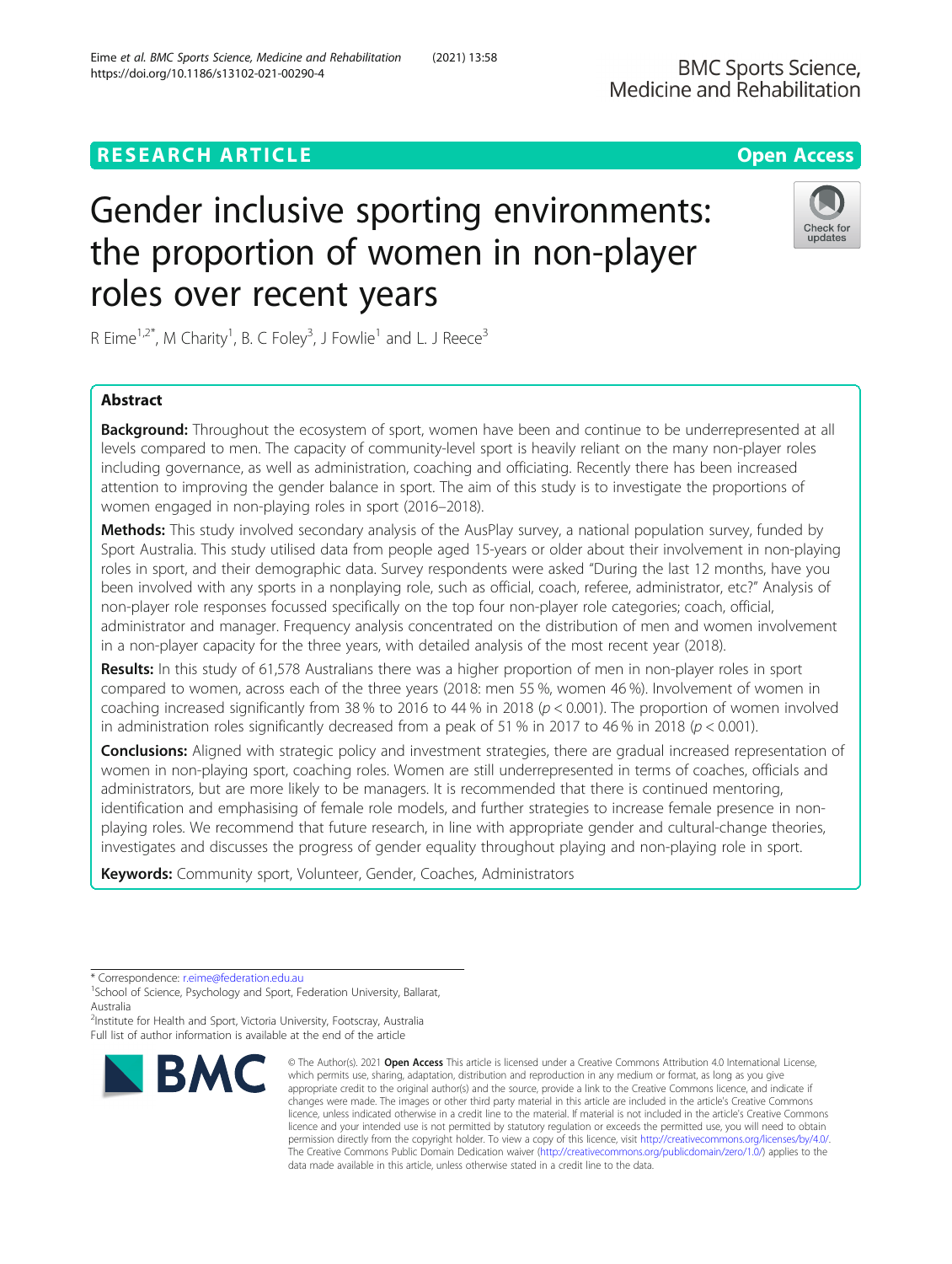#### Background

Inclusion throughout all layers of the sport ecosystem, where people have the opportunity to participate to their desired capacity without discrimination, is an important part of a fair society. Participation in sport in both playing (athlete/participant) and non-playing (coaches/officials/ administration/governance) roles are associated with positive individual, social, strategic and economic benefits [\[1,](#page-7-0) [2\]](#page-7-0). However, women and girls have historically been, and continues to be, an underrepresented throughout sport, [[3,](#page-7-0) [4](#page-7-0)] in both playing and non-playing roles such as coaches and board members [\[5\]](#page-7-0).

In terms of participation in community sport, males participate at twice the rate of females [[3\]](#page-7-0). In general, it is argued that gender is a highly visible position of inequality in sport [[6\]](#page-7-0), and historically this disparity in participation across gender reflects the societal perceptions that sport participation is part of a typical male domain [[7\]](#page-7-0). Further the negative stereotypes about women playing sport affects the sports activities that women and girls participate in and specifically for those sports that at traditionally male dominated or considered suited to males [\[7](#page-7-0)]. These negative stereotypes are also amplified with a lack of female representation in sport media, and specifically in traditionally male dominated sports [[8\]](#page-7-0).

An international study of gender diversity in sport governance reports that across 45 countries women remain underrepresented as board directors (global average 20 %), board chairs (11 %) and chief executives (16 %). Few countries achieved a critical mass of women in leadership roles [\[9](#page-7-0)]. There is strong evidence that gender diversity on corporate boards has a positive impact through a range of processes and business outcomes as well as being important role models for other women [[10\]](#page-7-0).

In Australia, grass-roots sports are often community run, not for profit organisations. Across grass-roots sports there are over 2.3 million people [\[11](#page-7-0)] involved in non-playing roles, paid or unpaid roles, who collectively contribute to the capacity of the organisation and deliver their sport [\[12,](#page-7-0) [13\]](#page-7-0). The majority of research to date which has focused on the sport workforce refers to them as 'volunteers', however, this insinuates that they are not paid for their time, when in fact roles such as coaches, officials and administrators may be paid. As such, in this study will use the collective term 'non-playing' roles for both paid and voluntary roles which enable players to participate throughout the sport ecosystem including sport governance, sport administration, coaching and officiating as well as playing.

Within community grass-roots sport, the motivations for involvement in non-playing roles include networking, having a child playing the sport, as well as other extrinsic benefits such as awards and recognition from others [[14](#page-7-0)–[17](#page-7-0)]. Other key drivers to their involvement include a general interest in the sport, and a desire to help others or to give back to a club or community [[14,](#page-7-0) [15](#page-7-0)]. In addition to the benefits of people in non-playing roles to run sports clubs, their participation can positively impact individuals. For example their involvement can provide a sense of belonging, sense of satisfaction, workrelated experience, new relationships and an increased sense of self [\[14,](#page-7-0) [18,](#page-7-0) [19\]](#page-7-0).

Involvement in non-playing roles in sport has historically been dominated by men (aged 35–54 years) with few women involved [\[11\]](#page-7-0). The masculine hegemony in sport can influence how gender operates as an organising principle in leadership in sports organisations [[5](#page-7-0)]. As a result women are often overlooked for sports coaching, officiating and governance roles [[20](#page-7-0)–[23](#page-7-0)]. This is sometimes due to a presumption that women sports coaches do not have the same skillset and attributes as male coaches such as toughness, strength, competitiveness, aggressiveness and loudness, and opinions that women are incapable of coaching sport [[21](#page-7-0), [24](#page-7-0)]. Even within women's sport, men are often the head coaches [[20](#page-7-0)]. A lack of role models for women in non-playing sports roles can hinder their involvement [\[25](#page-7-0)].

Recently, the importance of gender diversity in nonplaying roles in sport from chief executive officers, board members through to coaches and officials has been highlighted by government and as such various policies and strategies have been developed and implemented [[26](#page-7-0)–[28](#page-7-0)]. For example, in Victoria, Australia there are numerous programs aimed at sports organisations tackling gender inequality on and off the playing field. This includes a Five Year Game Plan, which aims to encourage the sports sector to challenge gender stereotypes and encourage more women and girls to reach their full potential, and includes a range of initiatives including funding for female friendly sports infrastructure and quotas for women on boards [\[28\]](#page-7-0). Another example of commitment to gender equality in sport policy is in New Zealand, which focuses on.

increasing female participation at all levels, in sport and recreation in addition to recognising the power that gender balance has to positively change social, economic and culture future of countries [\[29\]](#page-7-0).

Given these recent government initiatives which focus on gender inclusive sports environments, the aim of this study is to investigate the proportions of women engaged in non-playing roles in sport over recent years.

#### Methods

This study involved secondary analysis of the AusPlay survey, a national population survey, funded by Sport Australia [[30\]](#page-7-0). It has been conducted annually from 2015 by computer assisted telephone interviewing to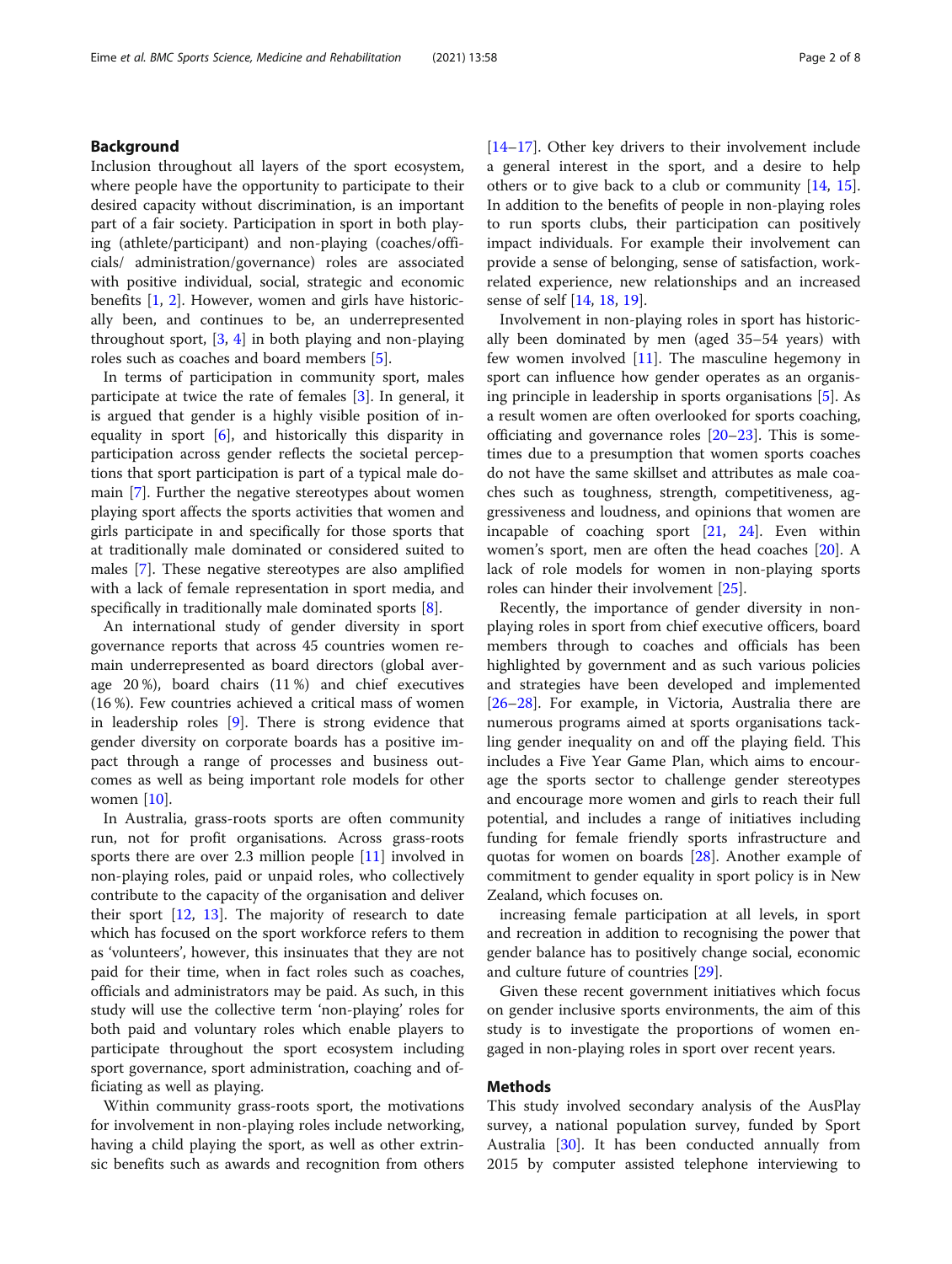find out about participation in sport and other physical activities in Australia. The survey invites adults (15 + years old) to provide participation behaviours, motivations, barriers, use of technology, involvement in nonplaying roles and demographic data.

Randomly selected Australians aged 15 and over were interviewed, with additional questions for children being asked of the main respondent when they were parents or guardians of at least one child in their household. The adult (15 plus) with the most recent birthday was selected for interview when a landline telephone was called. For mobile phone contact, the owner of the mobile was selected. The Sample Pages database was used to produce sampling frames for the random generation of phone numbers to call. Weights for the adult (15 plus) data were determined by geographic strata, age, gender and corresponding Estimated Residential Population (ERP) [\[30\]](#page-7-0).

Survey respondents were asked "During the last 12 months, have you been involved with any sports in a nonplaying role, such as official, coach, referee, administrator, etc?" Each they responded "Yes", subsequent questions asked them to describe up to three sports they were involved with, and the non-player role or capacity they fulfilled in each sport. Analysis of non-player role responses focussed specifically on popular non-player role categories; namely coach, official, administrator and manager. The definitions of each role are: 'coach' refers to coaches, instructors, trainers or teachers; 'official' includes roles such as referees, umpires, scorers, timekeeper and line judge; 'administrator' consists of committee members and sport administrators; 'manager' comprises of team managers and coordinators. If an individual performed in more than one role, these were counted separately.

Frequency analysis concentrated on the distribution of men and women involvement in a non-player capacity for the three years 2016, 2017 and 2018, with detailed analysis of the most recent year (2018). In line with international and national recommendations, 50 % was considered acceptable representation of women and men in sport [\[27](#page-7-0), [31](#page-7-0)]. Additional testing examined if having children under 15 years of age, being physically active yourself (at least once in past 12 months), or living in different States/Territories of Australia changed this distribution. Being physically active was defined from the question: In the last 12 months did you participate in any physical activities for sport, for exercise, or for recreation.

All analyses were weighted as per AusPlay method instructions and run in STATA 13.

#### Results

Table 1 summarises the demographics of the survey participants who indicated that they participated in a nonplayer role within sport (Table 1). The numbers

Table 1 Demographics for those undertaking any non-player role

|        | 2016                             |        | 2017           |       | 2018           |       |
|--------|----------------------------------|--------|----------------|-------|----------------|-------|
|        | n                                | $\%$   | n              | $\%$  | n              | $\%$  |
|        | 2,849,402 100.0                  |        | 2,898,326      | 100.0 | 3,109,126      | 100.0 |
|        | Participate in physical activity |        |                |       |                |       |
| Yes    | 2,730,672                        | 95.8   | 2,780,003      | 95.9  | 3,019,215      | 97.1  |
| No     | 118,730                          | 4.2    | 118,323        | 4.1   | 89,911         | 2.9   |
| Gender |                                  |        |                |       |                |       |
| Male   | 1,639,394                        | - 57.5 | 1,631,732 56.3 |       | 1,693,922 54.5 |       |
| Female | 1,210,008                        | - 42.5 | 1,266,594      | 43.7  | 1,415,204      | 45.5  |
|        | Child(ren) under 15              |        |                |       |                |       |
| yes    | 1,172,783                        | 41.2   | 1,123,172 38.8 |       | 1,249,709      | 40.2  |
|        |                                  |        |                |       |                |       |

presented are weighted numbers. There was a total of 61,578 study participants and 8,016 who reported that they were involved in at least one non-player sport roles. Nearly all the non-player role people also had participated in physical activity at least once in the previous year, and this increased from 95.8 to 2016 to 97.1 in 2018. There were more males than females across each of the three years, however the proportion of females increased, whilst the proportion of males decreased from 2016 to 2018. Under half of those in non-player roles had children aged under 15 years. Due to the large, weighted numbers, most significance testing has resulted in significant differences.

Figure [1](#page-4-0) shows the proportion of women involved in sport in non-playing roles across 2016, 2017 and 2018. Involvement of women in coaching increased significantly from 38 % to 2016 to 39 % in 2017 and 44 % in 2018 ( $p < 0.001$ ). Additionally, proportion of women involved in administration roles significantly decreased from 51 % to 2017 to 46 % in 2018 ( $p < 0.001$ ).

Further analysis of non-playing roles by gender in 2018 found that managers are most likely to be female (64 %), whereas coaches, officials and administrators are most likely males (56 %, 61 and 54 % respectively) ( $p < 0.001$ ) (Fig. [2\)](#page-4-0).

Table [2](#page-5-0) shows the percentage breakdown of men and women in the roles of administrator, coach, official and manager by Australian States/Territories. Most States and Territories in Australia display gender equitable representation in Administration, coaching and officials' roles in sport. Women were underrepresented as Administrators in Western Australia (38.5 %), Coaches in Victoria (37.9 %), Official's in Queensland (30.8 %) and Managers in the Northern Territory (27.7 %). Managers were predominantly women in six jurisdictions, with less than one in five managers in Western Australia and Tasmania being men.

There are different patterns of gender diversity in nonplayer roles according to having children aged under 15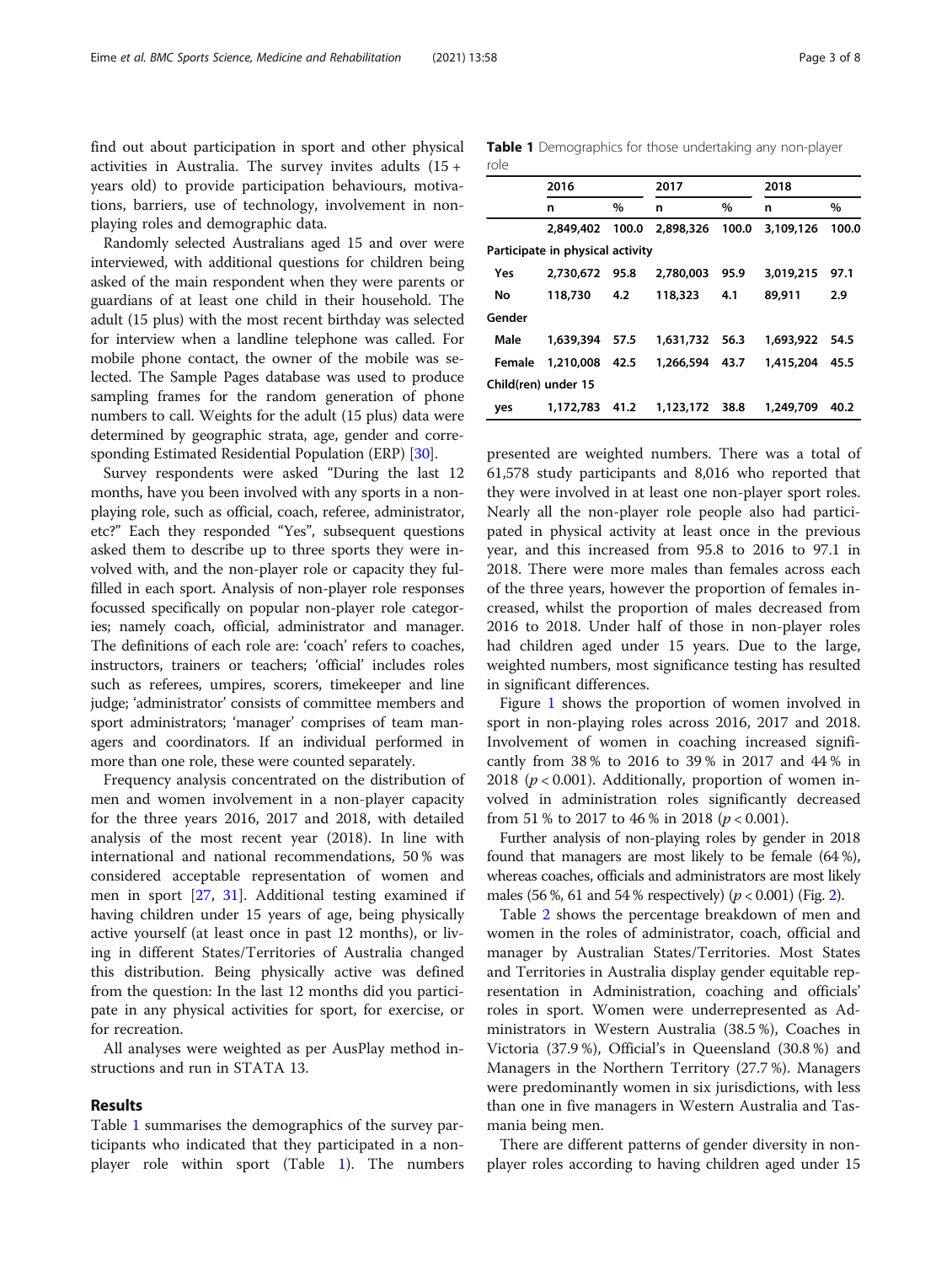<span id="page-4-0"></span>

years. Among people who had children aged 15 years or younger, 72 % of team manager or coordinator roles were fulfilled by women. Whereas 40 % of coaching or officiating roles were fulfilled by women with children, compared to 60 % of men with children. Administrative or committee member roles, were fulfilled by 59 % women and 41 % men, with children.

In all non-playing roles, women had higher participation when they were also a player in the sport. Whereas for men, their participation in non-player roles was higher when they were not a player in the sport.

### **Discussion**

Historically, men have dominated sport at all levels including as board directors, chief executive officers, officials, coaches as well as players. The aim of this study was to investigate the proportions of women engaged in non-playing roles in sport over recent years. Given the recent policy and strategic developments aimed at achieving gender equity in sport [\[27,](#page-7-0) [28](#page-7-0)], this study provides further insights into the roles available in sport beyond playing, with a focus on gender. Individuals in non-playing roles are critical in building sustainable sporting communities [[32\]](#page-7-0). Additionally, having diversity among roles can improve sport through acceptance and changing traditional values and practises [\[9](#page-7-0)].

This current study demonstrates that there has been an increase in involvement of women in coaching over a short period from 2016 to 2018 with 38 % of coaches being women in 2016 compared to 44 % in 2018. The earlier, 2016 figure is similar to that reported in an American study of intercollegiate sports teams, with

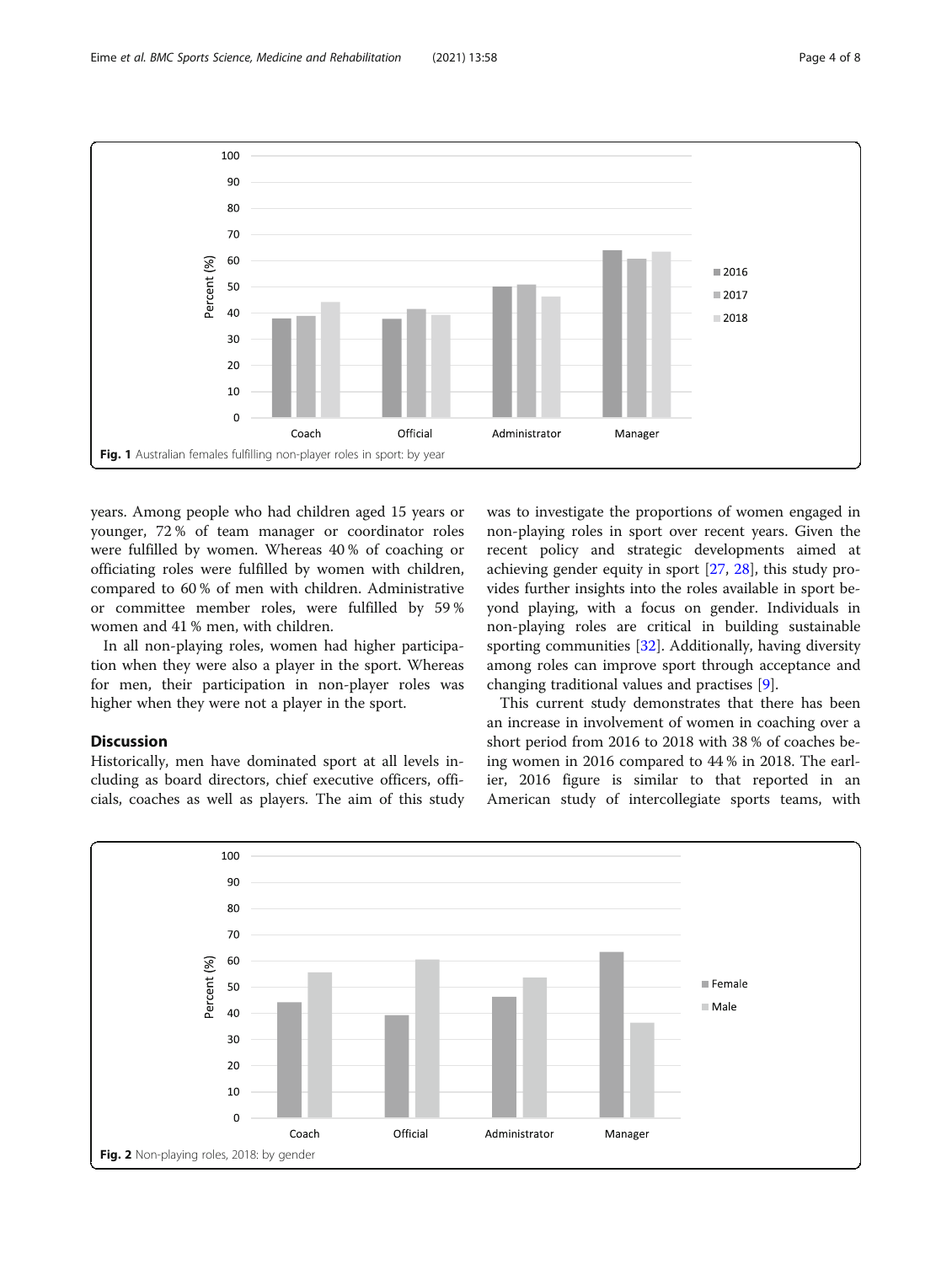#### <span id="page-5-0"></span>Table 2 Non-playing roles, 2018: by state and gender

|               | <b>State</b>                 | female  |      | male    |      | person  |       |
|---------------|------------------------------|---------|------|---------|------|---------|-------|
| Role          |                              | n       | $\%$ | n       | %    | n       | $\%$  |
| Administrator | Australian Capital Territory | 4,774   | 41.7 | 6,681   | 58.3 | 11,455  | 100.0 |
|               | New South Wales              | 78,674  | 47.3 | 87,598  | 52.7 | 166,272 | 100.0 |
|               | Northern Territory           | 2,267   | 70.4 | 954     | 29.6 | 3,221   | 100.0 |
|               | Queensland                   | 73,713  | 54.9 | 60,671  | 45.1 | 134,384 | 100.0 |
|               | South Australia              | 29,993  | 49.9 | 30,108  | 50.1 | 60,101  | 100.0 |
|               | Tasmania                     | 5,026   | 43.2 | 6,618   | 56.8 | 11,644  | 100.0 |
|               | Victoria                     | 78,248  | 41.5 | 110,413 | 58.5 | 188,660 | 100.0 |
|               | Western Australia            | 29,063  | 38.5 | 46,345  | 61.5 | 75,407  | 100.0 |
| Coach         | Australian Capital Territory | 13,738  | 52.5 | 12,424  | 47.5 | 26,162  | 100.0 |
|               | New South Wales              | 227,406 | 41.8 | 317,064 | 58.2 | 544,470 | 100.0 |
|               | Northern Territory           | 20,034  | 85.7 | 3,349   | 14.3 | 23,383  | 100.0 |
|               | Queensland                   | 145,183 | 46.8 | 164,978 | 53.2 | 310,160 | 100.0 |
|               | South Australia              | 49,665  | 46.5 | 57,185  | 53.5 | 106,851 | 100.0 |
|               | Tasmania                     | 21,382  | 58.1 | 15,399  | 41.9 | 36,781  | 100.0 |
|               | Victoria                     | 147,070 | 37.9 | 241,015 | 62.1 | 388,085 | 100.0 |
|               | Western Australia            | 100,970 | 49.9 | 101,467 | 50.1 | 202,437 | 100.0 |
| Official      | Australian Capital Territory | 8,100   | 40.0 | 12,169  | 60.0 | 20,270  | 100.0 |
|               | New South Wales              | 140,531 | 41.1 | 201,360 | 58.9 | 341,891 | 100.0 |
|               | Northern Territory           | 1,971   | 63.0 | 1,158   | 37.0 | 3,129   | 100.0 |
|               | Queensland                   | 65,307  | 30.8 | 146,394 | 69.2 | 211,701 | 100.0 |
|               | South Australia              | 39,992  | 48.5 | 42,524  | 51.5 | 82,516  | 100.0 |
|               | Tasmania                     | 9,709   | 35.9 | 17,355  | 64.1 | 27,064  | 100.0 |
|               | Victoria                     | 118,142 | 40.6 | 173,169 | 59.4 | 291,312 | 100.0 |
|               | Western Australia            | 51,629  | 40.7 | 75,210  | 59.3 | 126,839 | 100.0 |
| Manager       | Australian Capital Territory | 8,977   | 69.9 | 3,861   | 30.1 | 12,838  | 100.0 |
|               | New South Wales              | 85,881  | 66.1 | 43,969  | 33.9 | 129,851 | 100.0 |
|               | Northern Territory           | 867     | 27.7 | 2,258   | 72.3 | 3,125   | 100.0 |
|               | Queensland                   | 47,053  | 56.8 | 35,723  | 43.2 | 82,775  | 100.0 |
|               | South Australia              | 27,226  | 63.9 | 15,403  | 36.1 | 42,629  | 100.0 |
|               | Tasmania                     | 2,552   | 84.1 | 483     | 15.9 | 3,035   | 100.0 |
|               | Victoria                     | 79,823  | 58.5 | 56,563  | 41.5 | 136,386 | 100.0 |
|               | Western Australia            | 40,113  | 80.7 | 9,595   | 19.3 | 49,708  | 100.0 |

35 % of coaches being women [\[33\]](#page-7-0). Whilst the proportion of women coaches increasing in Australia is a positive, it is also positive that other cultural and societal acceptance of female coaches seems to be improving. A recent study of male college athletes reported that the gender of their coach was not important, as long as they were a competent coach [\[22\]](#page-7-0). However, there are a range of barriers for women in coaching roles including a lack of support, inadequate salary, job insecurity, as well as difficulties in working with parents/spectators and coaching at weekends and evenings [[34](#page-7-0)]. There is growing body of evidence that females in sport benefit from other female role models, both in participation and in coaching or non-player roles, and that female players often prefer female coaches [\[8](#page-7-0), [35](#page-7-0)].

This current study shows that women's involvement in administrative roles has decreased from 50 % to 2016 compared to 46 % in 2018, although this shift may not be cause for concern. These roles include committee members as well as sports administrators. The increased proportion of men in administrative roles may suggest a change in historical societal norms. It is not clear why there would be a change in the proportion of women in administrative roles in sport, however it may be that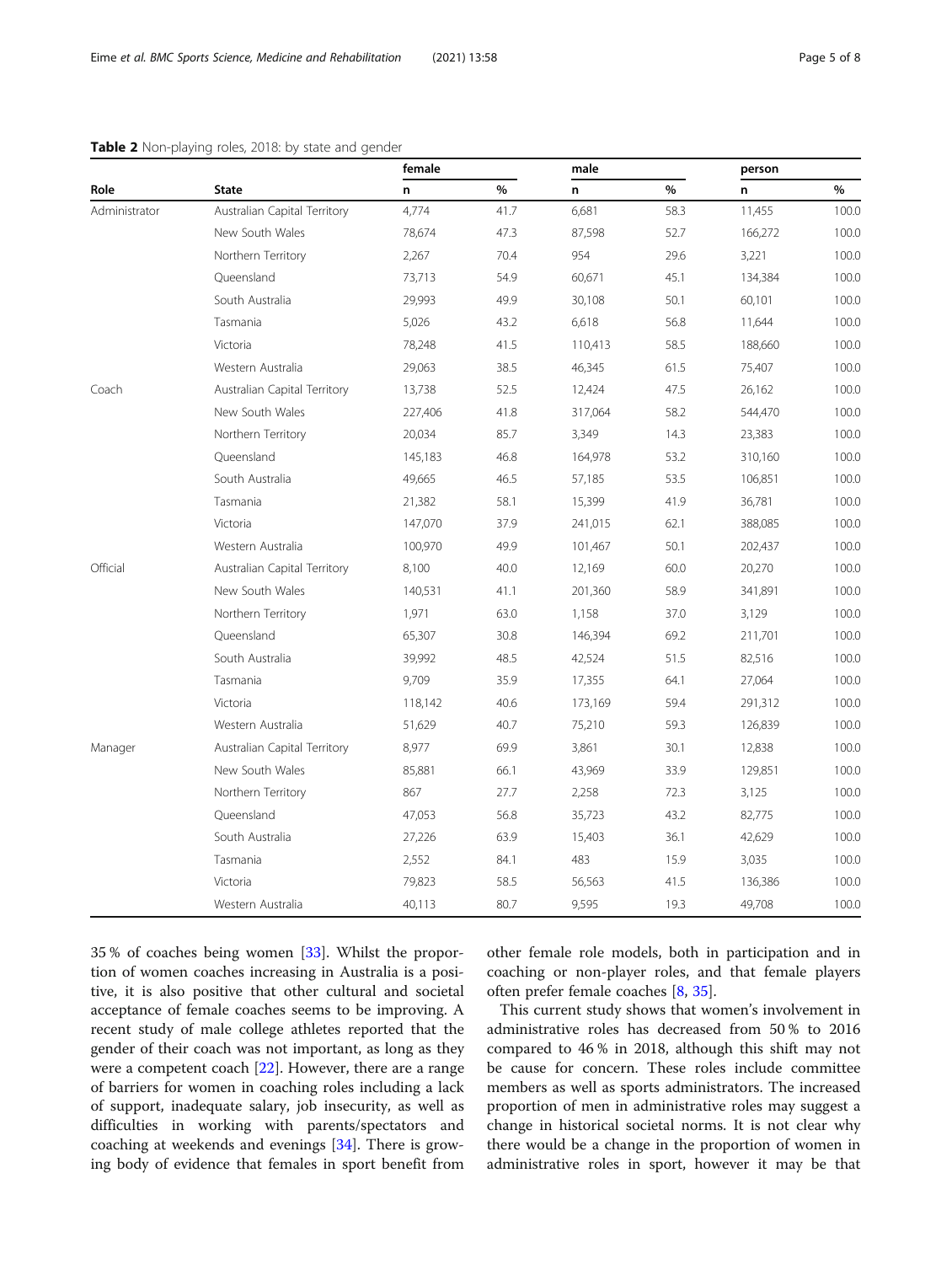there has been a redistribution of women across the sports, moving from administration to other non-player roles. A study of sport administrators at a higher level national governing bodies, investigated female development in sport administration, and found that interpersonal relationships with supervisors, mentors and access to professional development helped them to progress [[36\]](#page-7-0). Similar strategies which foster female development in administrative and other non-players roles should be implemented to enhance gender equity throughout the sport sector.

Many people involved in non-playing roles, particularly in youth sport, are parents  $[18]$  $[18]$ . This study demonstrated that males and females with children (aged under 15) take on different roles. For those with children, females were much more likely to be team managers or coordinates and administrators or committee members and much less likely to be coaches or officials, compared to males. This may be reflected by the societal gender expectations and norms where females are generally the primary care-giver [[37\]](#page-7-0). It may be that coaching roles are more time pertinent especially with structured times for training and competition, whereas other non-playing roles are less structured time dependent, and more flexible and preferred by females.

The results of this study also highlight that the proportion of women in non-player roles in sport do differ across the States and Territories of Australia. This could be related to different policies and strategic priorities across the different jurisdictions. Future research should investigate specific reasons for these state-based differences and what facilitates gender equity in the national sport sector.

Participation in sport in the capacity as a player can also have an indirect influence on the transition of players to coaches and officials for females. We found that for females, their participation in non-playing roles was higher when they were active themselves. It may be that females are more confident to be involved in nonplaying roles if they themselves are active too.

Culture in sport has traditionally been masculine and this does influence the number of women in both playing and non-playing roles in sport [[5\]](#page-7-0). The results of this study demonstrate that with an international and Australian specific strategic focus on more women in leadership or non-playing roles in sport, we can see gradual changes, but cultural change does take time. Having said that, because men still hold most of the senior management positions in sport, they therefore still possess most of the power [[38](#page-7-0)]. Recent research suggests that a culture that promotes inclusion of women in sport at all levels can enhance visibility and encourage role models in non-player roles to support female participation [\[8](#page-7-0)]. This is supported by other international sport management research which discusses the role of sport in shaping cultural discourse and processes that drive and facilitate change [[39](#page-7-0)]. However, the culture of sport still perpetuates sexism including diminishing and objectifying women's capabilities [\[40](#page-8-0)]. Another example is sexist language towards women and girls which often reinforces the position of men dominating the sporting landscape [\[41](#page-8-0)]. We need continued sport policy and strategies utilising a top-down and bottom-up approach that supports women and girls in non-playing roles within sport for increased diversity in decision making.

There are some limitation in this study to be acknowledged. Firstly, the survey was limited to persons aged 15 years or more. However, non-playing roles as presented in this study are most likely adults. Further, the survey like all survey-based research is likely to include a response bias. Those people engaged in sport are probably more likely to agree to participate in a survey related to participation in sport [\[42](#page-8-0)].

#### Conclusions

In conclusion, aligned with strategic policy and investment strategies, representation of women in non-playing sport roles have gradual increased. However, women are still underrepresented in terms of coaches, officials and administrators compared to males, but are more likely to be managers. This study highlights that women are more likely to be involved in non-playing roles if they themselves are active or have young children who participate in sport. It is recommended that there is continued mentoring, identification and emphasising of female role models, and other strategies to increase female presence in non-playing roles. This is important for not only the non-playing roles, but also for women and girls to participate throughout the sport ecosystem. Change can occur, but it takes time. Further, we recommend that future research, in line with appropriate gender and cultural-change theories, investigates and discusses the progress of gender equality throughout playing and nonplaying role in sport.

#### Acknowledgements

The authors thank Sport Australia for providing access to AusPlay data.

#### Authors' contributions

In collaboration, all authors conceptualised the study and developed the initial research plan. MJC, contributed to the study design, conducted the data analysis and results and critically reviewed the manuscript. RE, BCF, JF and LJR contributed to the study design, interpretation of the results and drafted of the manuscript. All authors read and approved the final version of the manuscript for publication.

#### Funding

No external funding was received for this study. The SPRINTER research group receive funding from Sport Australia for research and evaluation of their Move it AUS grant program.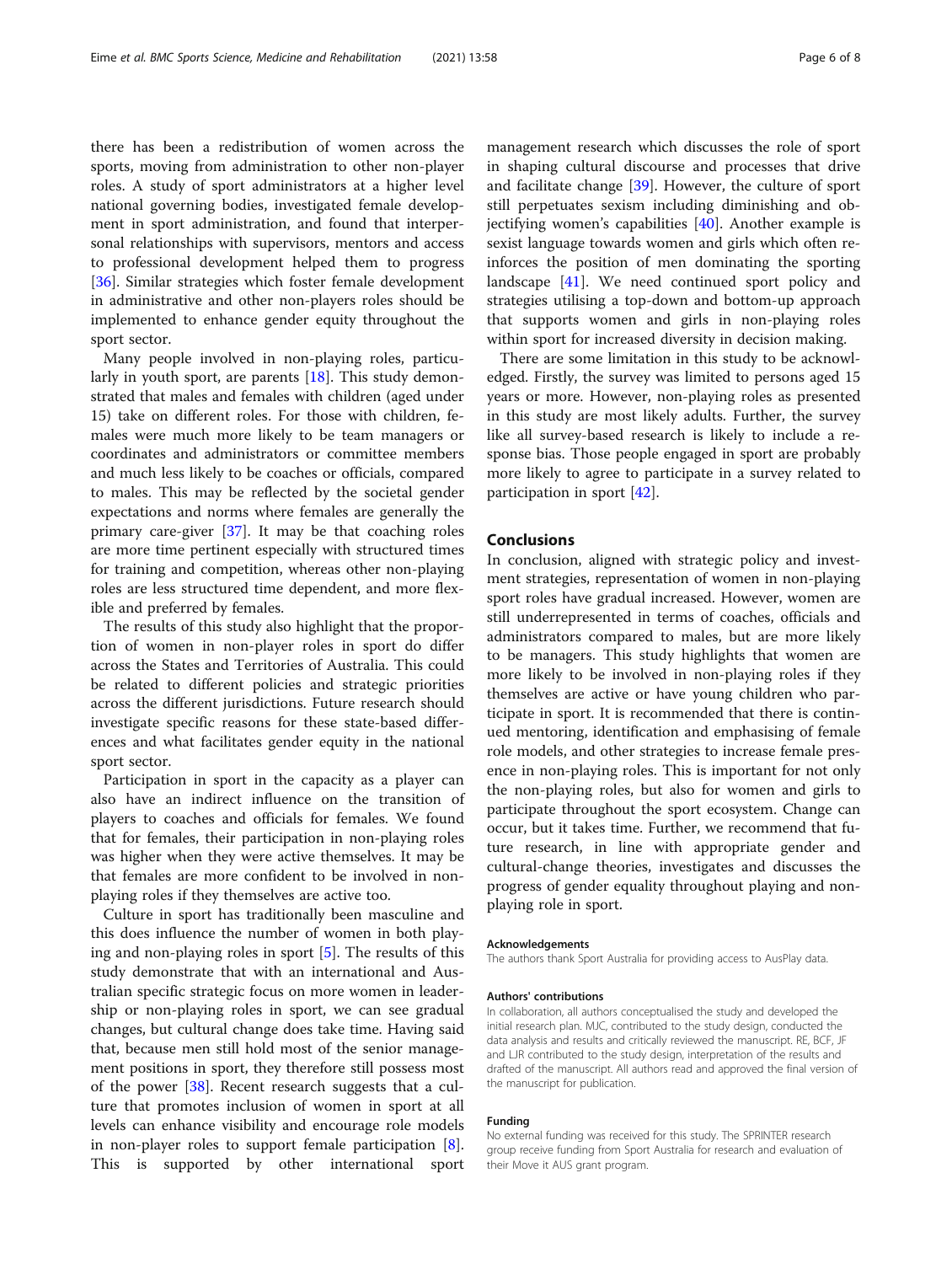#### <span id="page-7-0"></span>Availability of data and materials

The data were provided by Sport Australia and access to the data would need to be sought from Sport Australia. The research team have a data agreement with Sport Australia to conduct analysis and reporting of AusPlay data.

#### **Declarations**

#### Ethics approval and consent to participate

Ethics approval was granted by the Human Research Ethics Committee of the Federation University, Australia [C13–007], for secondary data analysis of de-identified data which had been collected by the primary data custodians. Verbal informed consent to the questionnaire was indicated by respondents' agreement to participate in the telephone survey. In this government conducted national survey children were defined as aged less than 15 years, and the child questionnaire was completed by an adult parent or guardian.

#### Consent for publication

Not applicable.

#### Competing interests

The authors declare that they have no competing interests.

#### Author details

<sup>1</sup>School of Science, Psychology and Sport, Federation University, Ballarat, Australia. <sup>2</sup>Institute for Health and Sport, Victoria University, Footscray, Australia. <sup>3</sup>Charles Perkins Centre, School of Public Health, Faculty of Medicine and Health, SPRINTER, Prevention Research Collaboration, The University of Sydney, Sydney, Australia.

#### Received: 10 September 2020 Accepted: 23 May 2021 Published online: 28 May 2021

#### References

- 1. Davies L, Taylor P, Ramchandani G, Christy E, Social Return on Investment in Sport: A participation wide model for England. 2016, Sport Industry Research Centre- Sheffield Hallam University. p. 15.
- 2. Robertson J, Eime R, Westerbeek H. Community sports clubs: are they only about playing sport, or do they have broader health promotion and social responsibilities? Annals of Leisure Research; 2018.
- 3. Eime R, Harvey J, Charity M, Payne W. Population levels of sport participation: implications for sport policy. BMC Public Health. 2016;16(1):1– 8.
- 4. Borgers J, Vanreusel B, Lefevre J, Scheerder J. Involvement in non-club organized sport: organizational patterns of sport participation from a longitudinal life course perspective. European Journal for Sport Society. 2018;15(1):58–77.
- 5. Burton LJ. Underrepresentation of women in sport leadership: A review of research. Sport Management Review. 2015;18(2):155–65.
- 6. Spaaij R, Farquharson K, Marjoribanks T. Sport and social inequalities. Sociology Compass. 2015;9(5):400–11.
- 7. Gentile A, Boca S, Giammusso I. 'You play like a Woman!' Effects of gender stereotype threat on Women's performance in physical and sport activities: A meta-analysis. Psychol Sport Exerc. 2018;39:95–103.
- 8. Fowlie J, Eime RM, Griffiths K. Barriers to adolescent female participation in cricket. Annals of Leisure Research, 2020: p. 1–19.
- 9. Adriaanse J. Gender Diversity in the Governance of Sport Associations: The Sydney Scoreboard Global Index of Participation. J Bus Ethics. 2016;137(1): 149–60.
- 10. Terjesen S, Sealy R, Singh V. Women Directors on Corporate Boards: A Review and Research Agenda. Corporate Governance: An International Review. 2009;17(3):320–37.
- 11. Australian Bureau of Statistics. Volunteers in sport. Australian Bureau of Statistics; 2012.
- 12. Casey M, Fowlie J, Charity M, Harvey J, Eime R. The implications of female sport policy developments for the community-level sport sector: a perspective from Victoria, Australia. International Journal of Sport Policy and Politics, 2019: p. 1–22.
- 13. Jenkin C, Eime R, Westerbeek H, O'Sullivan G, van Uffelen J. Are they 'worth their weight in gold'? Sport for older adults: benefits and barriers to their

participation for sporting organisations. International journal of sport policy politics. 2016;8:663–80.

- 14. Bradford S, Hills L, Johnston C. Unintended volunteers: the volunteering pathways of working class young people in community sport. International Journal of Sport Policy Politics. 2016;8(2):231–44.
- 15. Cuskelly G, Hoye R. Sports officials' intention to continue. Sport Management Review. 2013;16(4):451–64.
- 16. Engelberg T, Skinner J, Zakus D. What does commitment mean to volunteers in youth sport organizations? Sport in Society. 2014;17(1):52–67.
- 17. Kim E, Fredline L, Cuskelly G, Heterogeneity of sport event volunteer motivations: A segmentation approach. Tour Manag. 2018;68:375–86.
- 18. Cuskelly G, O'Brien W. Changing roles: applying continuity theory to understanding the transition from playing to volunteering in community sport. European Sport Management Quarterly. 2013;13(1):54–75.
- 19. Volunteering, Australia, Response on a National Sports Plan. 2017.
- 20. Schlesinger T, Weigelt-Schlesinger Y. Coaching soccer is a man's job!"–The influence of gender stereotypes on structures for recruiting female coaches to soccer clubs. European Journal for Sport Society. 2013;10(3):241–65.
- 21. Welford J. Tokenism, ties and talking too quietly: Women's experiences in non-playing football roles. Soccer Society. 2011;12(3):365–81.
- 22. Siegele JL, Smith AB, Hardin R. Male collegiate student-athletes' experiences and perceptions of female head coaches. Journal for the Study of Sports Athletes in Education. 2019;13(1):30–52.
- 23. Jones C, Edwards LL. The woman in black: Exposing sexist beliefs about female officials in elite men's football. Sport Ethics Philosophy. 2013;7(2): 202–16.
- 24. Kamphoff CS. Bargaining with patriarchy: Former female coaches' experiences and their decision to leave collegiate coaching. Res Q Exerc Sport. 2010;81(3):360–72.
- 25. Tingle J, Warner S, Sartore-Baldwin ML. The experience of former women officials and the impact on the sporting community. J Res. 2014;71(1–2):7–  $20$
- 26. Department of Health. Sport 2030. Commonwealth of Australia; 2018.
- 27. International Olympic Committee. IOC gender equality review project. 2018 [cited 2020 31st August]; Available from: [https://stillmed.olympic.org/media/](https://stillmed.olympic.org/media/Document%20Library/OlympicOrg/News/2018/03/IOC-Gender-Equality-Report-March-2018.pdf) [Document%20Library/OlympicOrg/News/2018/03/IOC-Gender-Equality-](https://stillmed.olympic.org/media/Document%20Library/OlympicOrg/News/2018/03/IOC-Gender-Equality-Report-March-2018.pdf)[Report-March-2018.pdf.](https://stillmed.olympic.org/media/Document%20Library/OlympicOrg/News/2018/03/IOC-Gender-Equality-Report-March-2018.pdf)
- 28. Victoria State Government. Change our Game. undated [cited 2020 2nd June 2020]; Available from: [https://sport.vic.gov.au/our-work/participation/](https://sport.vic.gov.au/our-work/participation/change-our-game) [change-our-game.](https://sport.vic.gov.au/our-work/participation/change-our-game)
- 29. Sport New Zealand, Women and girls in sport and active recreation: Government strategy. 2018, New Zealand. p. 11.
- 30. Sport Australia. Second AusPlay Methodology Report July 2016 June 2017. 2017 [cited 2018 5th March]; Available from: [https://www.clea](https://www.clearinghouseforsport.gov.au/research/smi/ausplay/method) [ringhouseforsport.gov.au/research/smi/ausplay/method.](https://www.clearinghouseforsport.gov.au/research/smi/ausplay/method)
- 31. Commonwealth of Australia, Gender Balance on Australian Government Boards Report 2018-19. 2018-19, Department of the Prime Minister and Cabinet.
- 32. Sharpe E. Resources at the grassroots of recreation: Organizational capacity and quality of experience in a community sport organization. Leisure Sciences. 2006;28:385–401.
- 33. Acosta RV, Carpenter L, Woman in intercollegiate sport: A longitudinal, national study, thirty-seven year update, 1977–2014. 2014.
- 34. Kubayi A, Coopoo Y, Morris-Eyton H. Work-related constraints in sports coaching: Perceptions of South African female coaches. International Journal of Sports Science Coaching. 2017;12(1):103–8.
- 35. Wasend M, LaVoi NM. Are Women Coached by Women More Likely to Become Sport Coaches? Head Coach Gender and Female Collegiate Athletes' Entry into the Coaching Profession. Women in Sport Physical Activity Journal. 2019;27(2):85–93.
- 36. Hancock MG, Hums MA. A "leaky pipeline"?: Factors affecting the career development of senior-level female administrators in NCAA Division I athletic departments. Sport Management Review. 2016;19(2):198–210.
- 37. Penning MJ, Wu Z. Caregiver Stress and Mental Health: Impact of Caregiving Relationship and Gender. Gerontologist. 2015;56(6):1102–13.
- 38. Hancock MG, Darvin L, Walker NA. Beyond the Glass Ceiling: Sport Management Students' Perceptions of the Leadership Labyrinth. Sport Management Education Journal (Human Kinetics). 2018;12(2):100–9.
- 39. Cunningham GB, Dixon MA, Singer JN, Oshiro KF, Ahn NY, Weems A. A Site to Resist and Persist: Diversity, Social Justice, and the Unique Nature of Sport. Journal of Global Sport Management, 2019: p. 1–19.